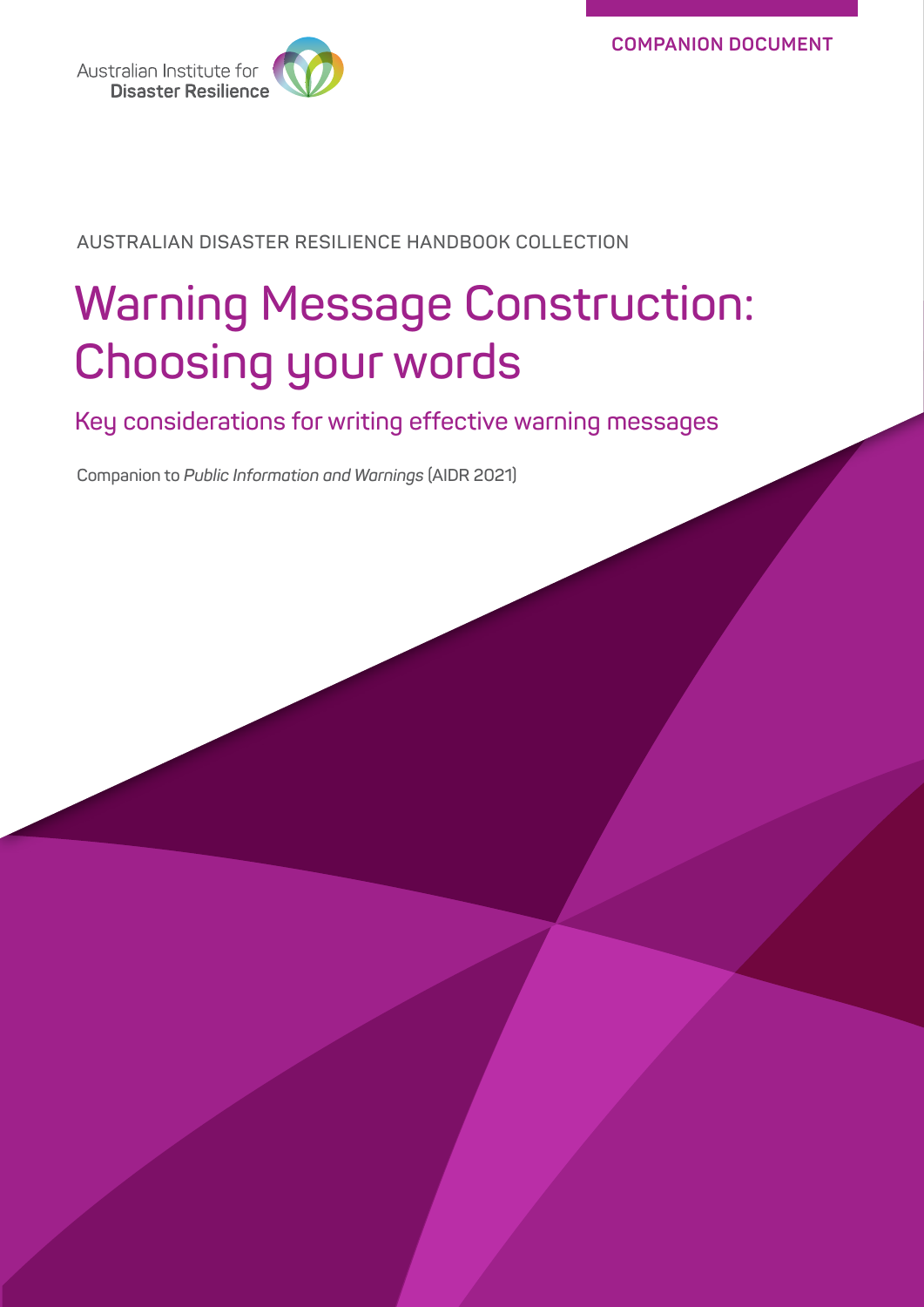This document complements *Public Information and Warnings* (2021). It is available as an online resource on the Australian Disaster Resilience Knowledge Hub: **[knowledge.aidr.org.au/](https://knowledge.aidr.org.au/resources/public-information-and-warnings-handbook/) [resources/public-information-and-warnings-handbook](https://knowledge.aidr.org.au/resources/public-information-and-warnings-handbook/)**

### **Attribution**

Where material from this publication is used for any purpose, it is to be attributed to the Australian Institute for Disaster Resilience as follows: *Guideline 1: Warning Message Construction: Choosing your words* (AIDR 2021)

*In no event shall the Australian Institute for Disaster Resilience be liable for any damages whatsoever, whether in an action of contract, negligence or other tortious action, arising out of or in connection with the use of or reliance on any of the information in this publication.*

## **Contact**

Enquiries regarding the content and any use of this document are welcome at:

The Australian Institute for Disaster Resilience Level 1, 340 Albert Street, East Melbourne Vic 3002

Telephone +61 (0) 3 9419 2388

Email **enquiries@aidr.org.au**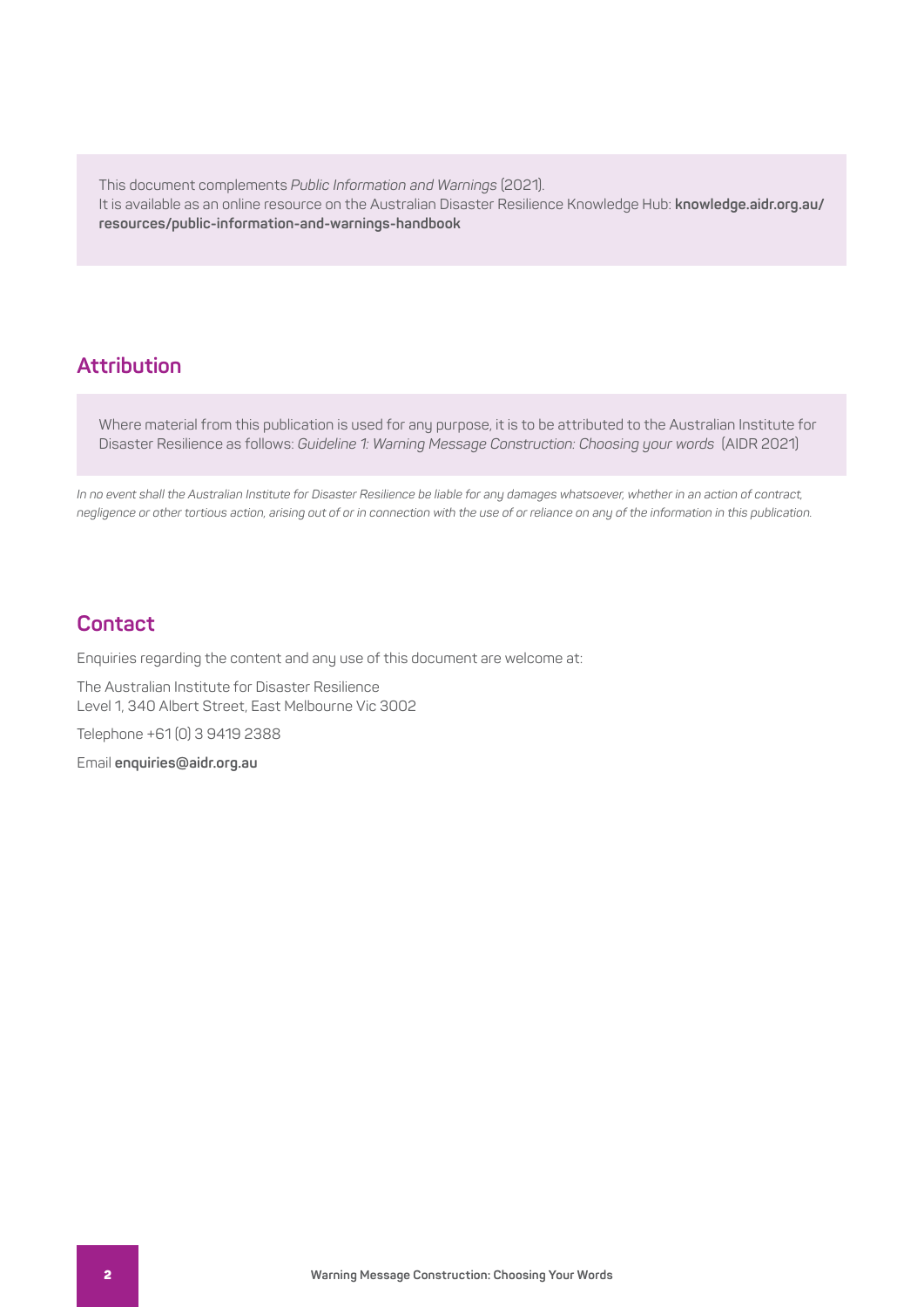# **Contents**

| 3.2 Writing warning messages for non-English speaking audiences <b>Construction Construction</b> and S                                                                                                                               |  |
|--------------------------------------------------------------------------------------------------------------------------------------------------------------------------------------------------------------------------------------|--|
|                                                                                                                                                                                                                                      |  |
|                                                                                                                                                                                                                                      |  |
|                                                                                                                                                                                                                                      |  |
|                                                                                                                                                                                                                                      |  |
| 3.7 There are different ways to encourage action <b>Constitution and Constitution</b> 2                                                                                                                                              |  |
|                                                                                                                                                                                                                                      |  |
| 4.1 Integrating contributions from other official sources to the warning message <b>Contract Controller Control</b> B                                                                                                                |  |
| 5. Language to use manufacture and the contract of the state of the state of the set of the set of the set of the set of the set of the set of the set of the set of the set of the set of the set of the set of the set of th       |  |
|                                                                                                                                                                                                                                      |  |
| 5.2 Who is issuing the warning <b>with the warning</b> with the warning with the warning with the warning with the warning with the warning with the warning with the state of the warning with the state of the state of the state  |  |
|                                                                                                                                                                                                                                      |  |
|                                                                                                                                                                                                                                      |  |
|                                                                                                                                                                                                                                      |  |
| 5.6 How bad it is expected to be <u>material and construction of the set of the set of the set of the set of the set of the set of the set of the set of the set of the set of the set of the set of the set of the set of the s</u> |  |
|                                                                                                                                                                                                                                      |  |
| 5.8 When it is expected to happen <b>Election Construction</b> and a strategy and a strategy and a strategy and a strategy and a strategy and a strategy and a strategy and strategy and strategy and strategy and strategy and str  |  |
| 5.9 Where to get more information or to report events <b>Constitution and the constant of the constant of the constant of the constant of the constant of the constant of the constant of the constant of the constant of the co</b> |  |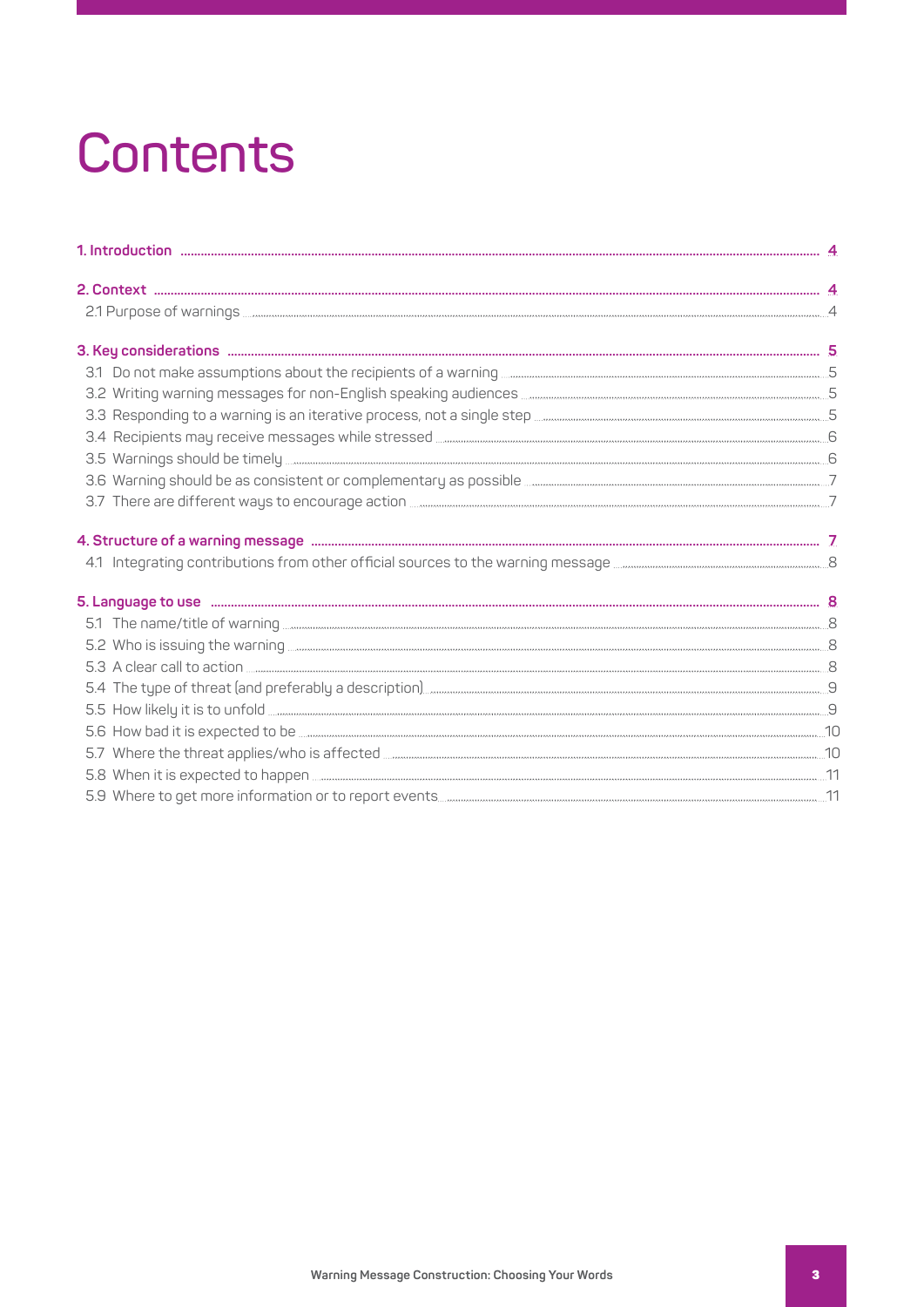# **1. Introduction**

This guideline is a handbook companion document to *Public Information and Warnings* (AIDR 2021).1 It provides guidance on key considerations for writing effective warning messages, a proposed structure for a warning message, specific language to use when constructing messages, and suggestions for constructing warning messages for non-English speaking audiences.

The words and principles identified in this guideline have been developed from related literature and from the preferences of community members. It is not, and cannot be, a totally prescriptive template for writing a warning message. Rather, it offers specific advice on effective words to use in constructing a warning message.

It is not intended that this guideline contradict or determine local guidelines and systems; rather, it is intended to provide advice about word choices that are most effective in conveying particular concepts. It is expected it will provide practical word choice advice to complement existing systems relating to the issuing of warnings.

Where groups of words are provided to convey changing degrees of seriousness or probability, these groupings reflect intuitive 'levels' for the community. They can be selectively integrated with existing categories or scales, in use by statutory providers of warnings.

It is recommended that consideration of appropriate wording against a variety of scenarios and incident levels be regularly undertaken as part of planning, preparation and training programs. In this way, the information provided in this guideline can be considered in conjunction with the local circumstances and expertise of the emergency services to develop the best possible 'template messages', which can be quickly amended and used in times of emergency.

As further information and research becomes available, future publications in the Australia Disaster Resilience Handbook Collection may provide additional guidance on how words and phrases can be used to make warning messages more effective.

This guideline also supports the Australian Warning System.

# **2. Context**

A warning provides point-in-time information about a hazard that is impacting or is expected to impact communities. It describes the impact and expected consequences for communities and includes advice on what people should do. Warnings are a specific form of public information, which is information provided to the public immediately before, during and after an emergency to reduce the potential impact of an emergency or hazard.

The provision of public information and warnings is a priority for any organisation with responsibility for community safety in an emergency.

Providing consistency of structure, language and warning levels can assist with recognition or comprehension of a message, particularly in dynamic emergencies where multiple warnings are issued.

Wherever possible and appropriate, consistent approaches should be shared by agencies providing warnings, minimising the need for warning recipients to get to know each agency's terms and approach to warnings.

See *Public Information and Warnings* (AIDR 2021) for further information.

### **2.1 Purpose of warnings**

During an emergency, the provision of warnings plays a significant role in making communities safer.

Warnings intend to achieve two outcomes:

- 1. inform the community of an impending or current threat, its impact and expected consequences
- 2. promote appropriate protective action(s) by advising what people should do.

<sup>1</sup> This guideline replaces the former *Emergency Warnings Choosing Your Words* (Attorney-General's Department 2008). An archived copy, for reference only, is available at: **[https://knowledge.aidr.org.au/resources/archived-documents](https://knowledge.aidr.org.au/resources/archived-documents/.)**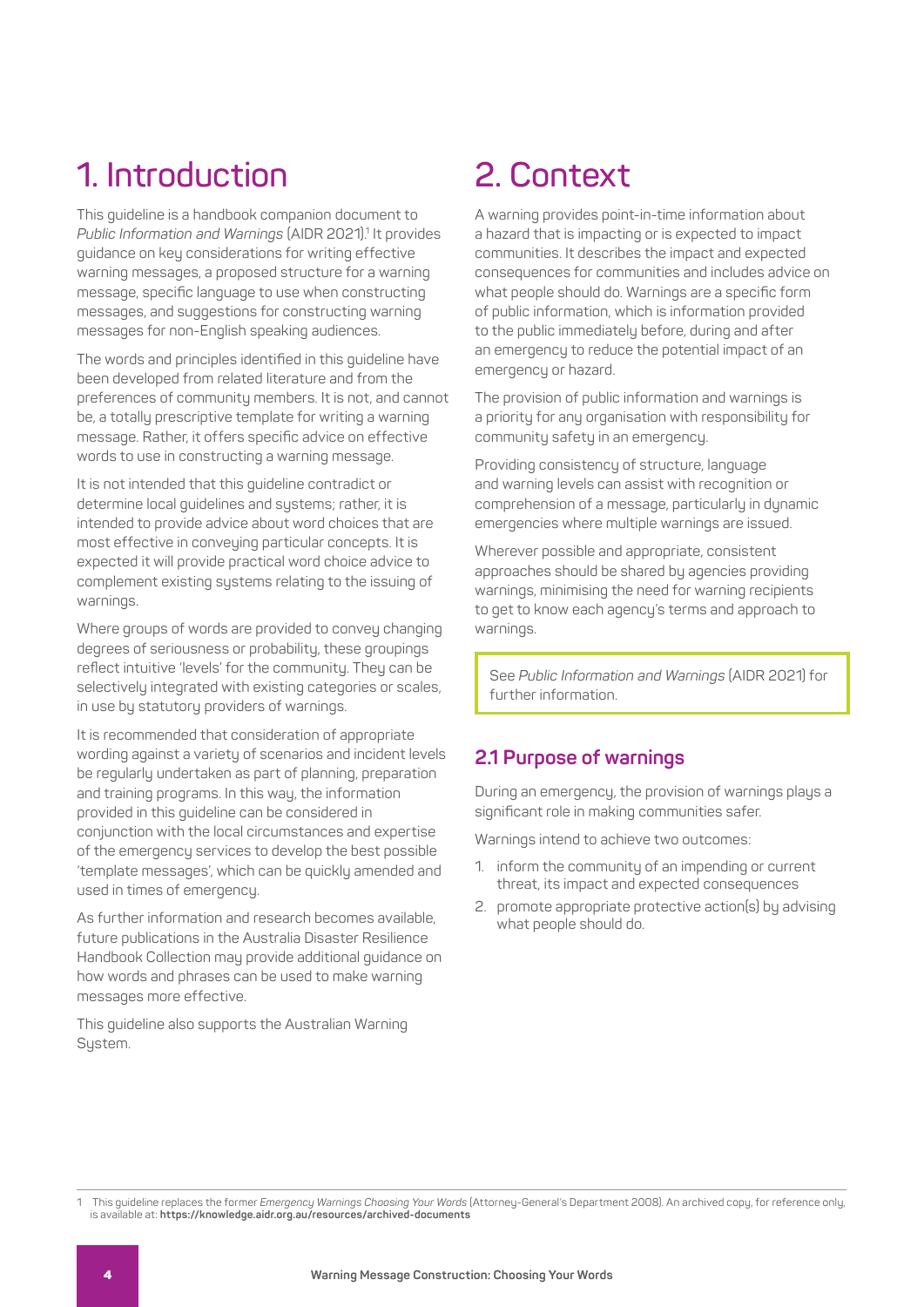# **3. Key considerations**

Before you write a warning message, consider the following guidance.

### **3.1 Do not make assumptions about the recipients of a warning**

Recipients may:

- **•** have different knowledge of the local area
- **•** have different previous experience with the type of threat and emergencies in general
- **•** have a different understanding of the meaning of specific technical or local terms
- **•** be in different social situations (e.g. at home, at work, in the car, visiting an area, separated from family)
- **•** have different social and economic resources (e.g. local connections to the community, access to a car)
- **•** have different levels of literacy and understanding of English
- **•** have different levels of access to technology.

### **3.2 Writing warning messages for non-English speaking audiences**

For some audiences where English is a second, third or fourth language, for example, remote Aboriginal and Torres Strait Islander (Indigenous) communities and culturally and linguistically diverse (CALD) communities, warnings written for mainstream audiences may not be effective.

In these cases, it may be necessary to:

- **•** prepare warning messages specifically tailored for these audiences
- **•** consult with these audiences and community service providers (such as settlement services) before, during and after an event to obtain specific advice as to how to communicate effectively with them
- **•** identify cues to assist these audiences in building awareness of warnings, when to expect them and how to action those warnings
- **•** identify, prior to an event, likely communities where tailored messages will be required to effectively construct and deliver these warnings.

It is important to note that messages tailored specifically to a community, for example a remote Indigenous community, may not then be effective for a broader mainstream audience.

Booklets, drawings and posters detailing what actions people should take before, during and after an emergency may also be an effective and appropriate means of delivering warning messages to non-English speaking audiences.

### **3.3 Responding to a warning is an iterative process, not a single step**

There is not an automatic 'stimulus-response' reaction to warnings. Do not expect recipients of a warning to immediately take the recommended action.

Recipients generally go through a series of iterative steps before they decide to take protective action. They:

- **•** receive the message
- **•** understand the message
- **•** believe the message is credible
- **•** personalise the message (i.e. decide whether it applies to them and their circumstances)
- **•** confirm (or acknowledge) the message
- **•** determine whether/what action is required
- **•** determine whether action is feasible.

During this process, recipients of a warning will typically try to confirm the message before they take protective action. They may seek to confirm:

- **•** that the threat exists
- **•** that the threat applies to them
- **•** how they should respond to the threat.

People confirm warning messages in several ways:

- **•** personal observation
- **•** speaking to other people (e.g. in person, by phone, online)
- **•** seeking additional information (e.g. using internet, radio, television)
- **•** If recipients cannot confirm the threat, they are unlikely to engage in protective action.

If possible, direct recipients to other trusted sources to allow them to quickly confirm the information in the warning message.

As long as key elements of the message are consistent or complementary, warnings issued from two or more relevant government agencies may help to confirm and reinforce the messages.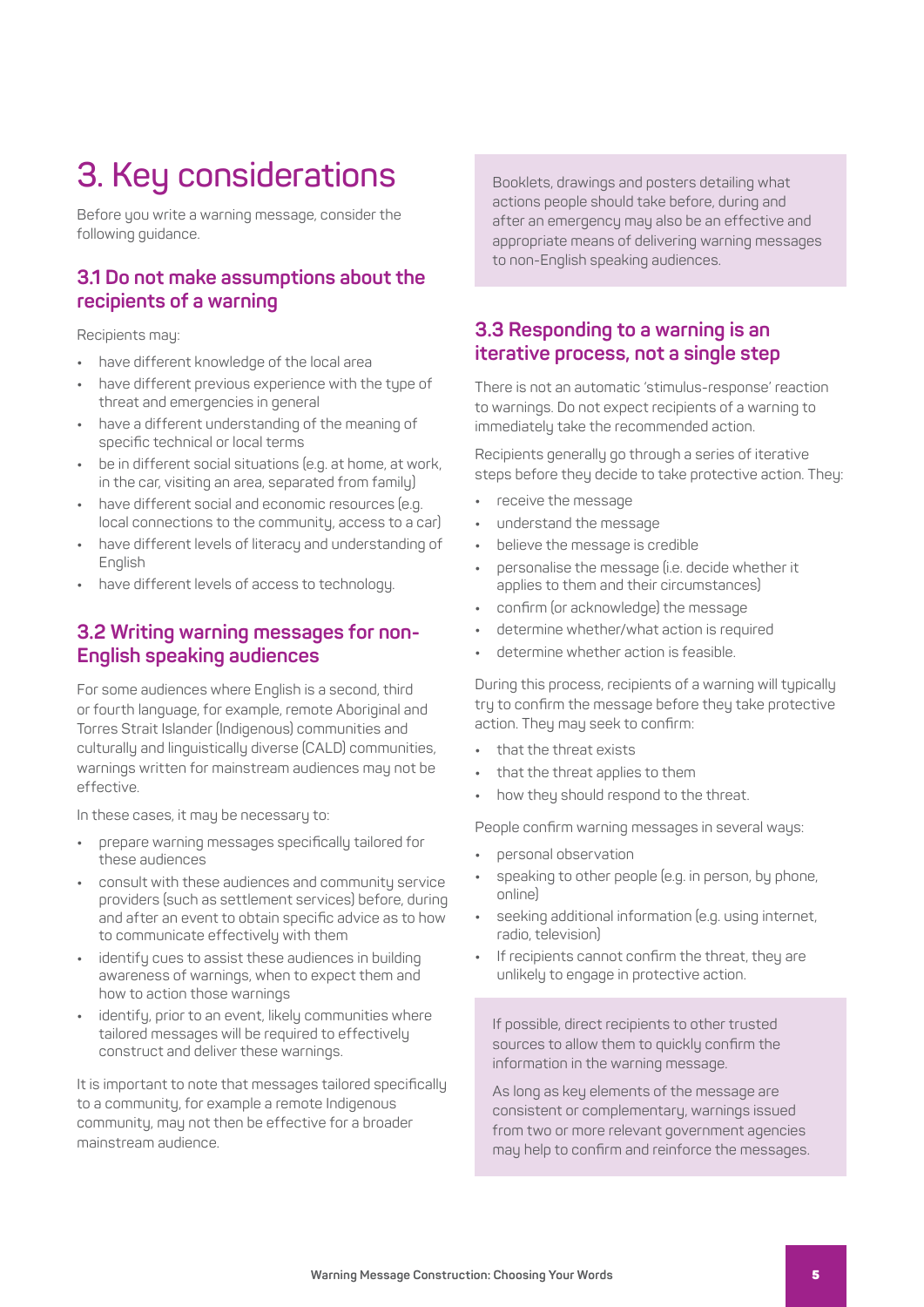### **3.4 Recipients may receive messages while stressed**

Under time pressure or stress, people's capacity to process information and then make appropriate decisions may be reduced.

You may need to reassure people of their ability to execute normal skills.

Simple language and structure improve readability.

Audiences are diverse, so simple language is required. Simplifying language means:

- **•** using shorter, more common words where possible
- **•** removing operational language or jargon (e.g. mention a fire truck rather than a fire appliance)
- **•** using short, to-the-point sentence construction
- **•** keeping instructions brief and specific.

To improve the structure and readability of a message, consider:

- **•** ordering information so that the most critical information is first
- **•** providing instructions in a logical sequence
- **•** using headings to break up text and help people navigate to the information they require.

Messages are easier to understand when they are written in active voice. Active voice ensures that a subject (i.e. who is doing the action) is present in each sentence. Convert sentences without subjects, such as 'Evacuations are in progress' (by whom?), to active sentences, such as 'Community members in Pebble Bay are evacuating now'.

The Multi Hazard Warnings Social Research conducted by Metrix confirms community desire for short and simple, action-oriented warnings (Metrix 2019).

Further information on this research can be found on AIDR's Knowledge Hub: **[https://knowledge.aidr.org.](https://knowledge.aidr.org.au/resources/multi-hazard-warning-system-social-research/ ) [au/resources/multi-hazard-warning-system-social](https://knowledge.aidr.org.au/resources/multi-hazard-warning-system-social-research/ )[research/](https://knowledge.aidr.org.au/resources/multi-hazard-warning-system-social-research/ )** 

Guides that discuss simple, inclusive and accessible language are available at:

**[guides.service.gov.au/content-guide/writing-style](https://guides.service.gov.au/content-guide/writing-style/)**

**[guides.service.gov.au/content-guide/accessibility](https://guides.service.gov.au/content-guide/accessibility-inclusivity/ )[inclusivity](https://guides.service.gov.au/content-guide/accessibility-inclusivity/ )**

**[www.scopeaust.org.au/service/accessible](https://www.scopeaust.org.au/service/accessible-information/)[information](https://www.scopeaust.org.au/service/accessible-information/)**

### **3.5 Warnings should be timely**

Messages should be provided in a timely manner with best information available at the time.

If your best information is unlikely to match recipients' personal observations or other confirmation sources (e.g. you are warning about a flood on a sunny day), the warning may be ignored, and protective action is likely to be delayed or dismissed. If the information contained in the warning will vary from personal observations, try to explain how and why.

Avoid information gaps in warnings, but keep warnings succinct.

People are 'information hungry' during emergencies and increasingly want information in near 'real time', so they are likely to want as much information as possible about:

- **•** where the threat is
- **•** when it will occur
- **•** who will be affected
- **•** how they will be affected
- **•** what they can/should do to respond.

Try to keep warnings succinct. Long messages are timeconsuming to read, and people are more likely to abandon a message if it has too much text.

Use additional sources of public information (e.g. community noticeboards, prominent members of the community, other agency webpages, social media channels, media releases) to provide additional information.

If some information is not available, state this specifically rather than leaving 'holes' in the information that may discredit the warning (e.g. 'the spread of the disease is unknown'; 'the number of hostages is unknown'). Where information gaps exist, try to describe what is being done (e.g. 'emergency services are still gathering information about…').

If people are likely to be familiar with similar previous emergencies, you can use these to benchmark the impending situation. Not everyone will have experienced the past emergency (and some will have had different experiences of it), but this can help to create a sense of scale for some people in the community. This is supported by the Multi Hazard Warnings Social Research conducted by Metrix which found that risk recognition and behaviour is strongly influenced by the type and location of an individual's home. However, this strategy is risky if the emergency is more severe than initially predicted.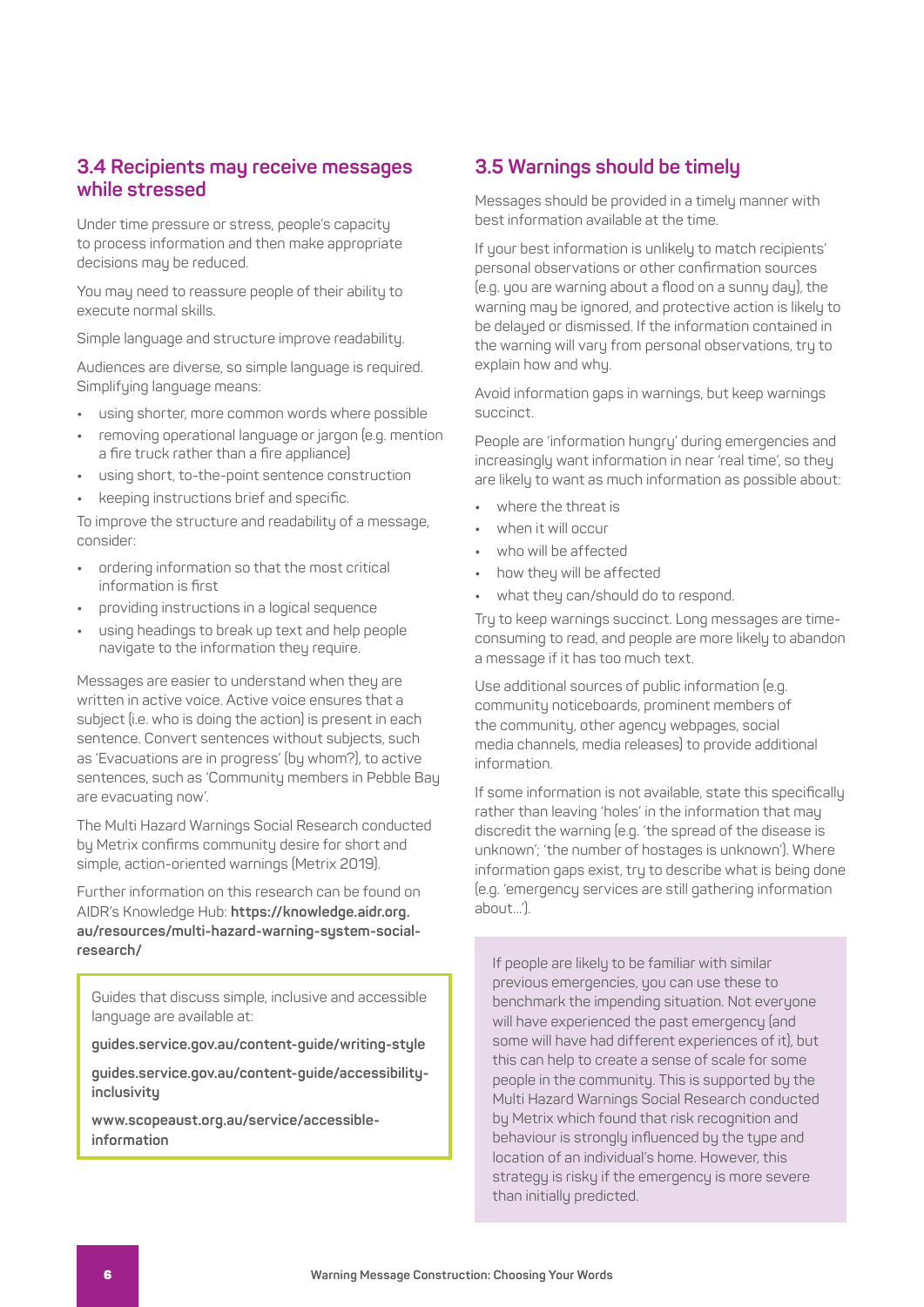### **3.6 Warning should be as consistent or complementary as possible**

Consistency of structure and language is required:

- **•** within each warning message you issue
- **•** between each warning message you issue.

However, consistency should not be sought at the expense of tailored, targeted information for at-risk communities.

If two or more relevant government agencies are issuing warnings, the key elements of the messages should be consistent or complementary. Conflicting content will erode public trust in the messages.

Where the situation has changed, be explicit about what the changes are and why things have changed, rather than allowing changes to look like inconsistencies.

*'Participants also recognised that where appropriate, consistent words should be used across hazards to help comprehension. This was seen as relevant for bushfire, cyclone and floods. The majority said that using differing words to communicate the same level between hazards may create confusion, misinterpretation and hinder recall.'*

Multi Hazard Warnings Social Research (Metrix 2019)

### **3.7 There are different ways to encourage action**

There are many ways to write a message in order to encourage the recipient to comply with the action requested. For example, a message early in an emergency might request the recipient to prepare to evacuate, whereas another message later in an emergency might order the recipient to evacuate.

You can use one or many of the following techniques to encourage compliance:

- **•** forcefully assert or demand the recipient do something when the situation requires (e.g. 'You must evacuate now')
- **•** request the recipient do something based on the emergency services' authority (e.g. 'Emergency services advise you to evacuate now')
- **•** explain the benefits of compliance for the recipient and for others, including emergency service providers (e.g. 'Avoid danger by evacuating now')
- **•** explain how the recipient could work with emergency services to achieve a goal such as avoiding fatalities or expediting evacuation (e.g. 'Assist emergency services by evacuating now to avoid overloading evacuation routes,)
- **•** signal that other recipients are already complying with a requested action, which makes compliance seem like the norm (e.g. 'People in your area are already evacuating. Evacuate now')
- **•** signal that the choice of compliance is up to them, which aligns with the shared responsibility principle of emergency management and allows for reactant responses (i.e. when people do not like being instructed what to do) (e.g. 'The choice is up to you: leave for an evacuation centre or leave to stay with friends and family')
- **•** present a logical argument for compliance (e.g. 'Evacuate before 5pm to avoid your access to safe evacuation routes being cut off')
- **•** alert recipients to the negative consequences of not complying (e.g. 'If you do not evacuate now, you will be without power, sewerage, and access to clean drinking water').

No one technique is better than another, but each will likely suit a different situation.

Whatever the technique used, a warning will be most compelling when recipients are convinced that the proposed course of action is the best one for them to take.

In general, your role is not to issue orders but rather to 'sell' the protective action. As an event becomes riskier, recipients will be more likely to accept more forceful techniques such as demands. Demand compliance only when the situation is severe enough to warrant it.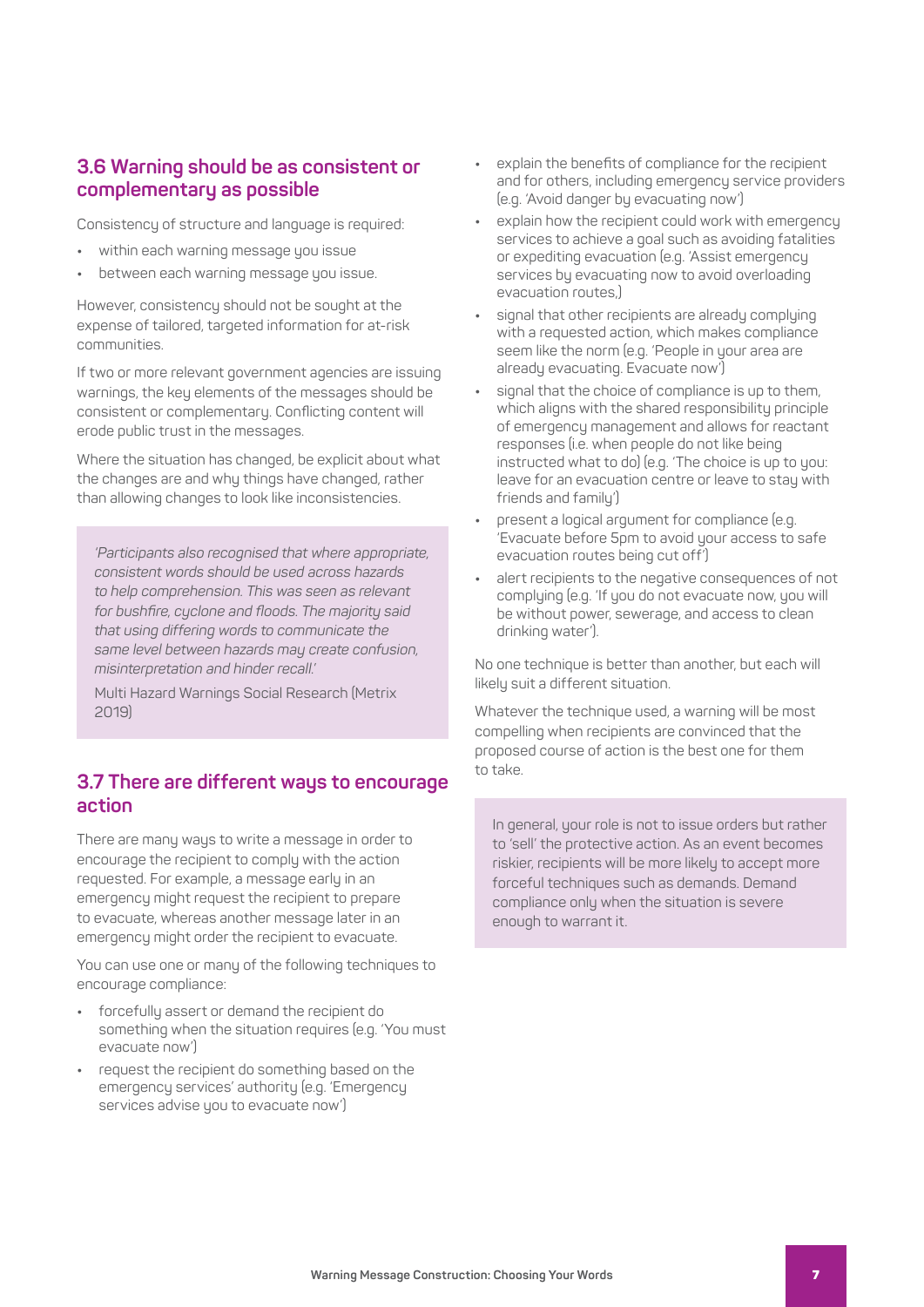# **4. Structure of a warning message**

There are a number of specific pieces of information that should be included as succinctly as possible in a warning message:

- **•** the name/title of warning
- **•** who is issuing the warning (which might be evident from the delivery channel, such as a social media profile name or official government web address)
- **•** a clear call to action (i.e. what to do to protect life and property)
- **•** the type of threat (and preferably a description)
- **•** how likely it is to happen
- **•** how bad it is expected to be
- **•** where the threat applies/who is affected
- **•** when it is expected to happen
- **•** where to get more information or to report events
- **•** when to expect the next update.

The order of information shown here is not definitive. This is a reasonably natural order of information, but variations that encompass the same range of information may be equally effective. You should aim to provide this information concisely to maximise the effectiveness of the message.

Adding design elements such as colour (e.g. red) and hazard icons (e.g. a picture representing a fire) can improve the effectiveness of the message by increasing its prominence and encouraging rapid recognition of the hazard. Take care to ensure that these design elements meet accessibility requirements.

Research on icons has found that individuals feel a triangle system with hazard specific icons that increase in severity is most effective (Metrix 2019).

Advice on wording for each of these points can be found in Section 5: *Language to use.*

The consistent set of hazard icons can be found in the companion document *Australian Warning System* (AIDR 2021).

### **4.1 Integrating contributions from other official sources to the warning message**

You may need to incorporate information from other official sources of warnings within a warning you are issuing. For example, the Bureau of Meteorology (BOM) is responsible for warning about meteorological conditions that might lead to hazards such as floods, storms, and fires. A BOM-issued warning will highlight the impact and nature of the hazard.

If your message aims to package another official source's warning with a call to action, you may choose to reduce some of the detail found in the other warning without reducing the effectiveness of your key message(s).

## **5. Language to use**

Effective warnings use simple, intuitive language, not words that require taught meaning. They are specific, as accurate as possible, and unambiguous.

To encourage recipients to act, you need to ensure that theu:

- **•** receive the message
- **•** understand the message
- **•** believe the message is credible
- **•** personalise the message (i.e. decide that it applies to them and their circumstances)
- **•** determine what action is required
- **•** determine that the action is feasible.

### **5.1 The name/title of warning**

Ensure that every warning issued has a name or title. As the title is the first thing a recipient will read, consider using it to personalise the message and indicate appropriate protective action(s).

### **5.2 Who is issuing the warning**

Include the full name of the agency or organisation that is issuing the message. Avoid using acronyms.

People are more likely to trust information coming from an agency that would be expected to be an authority on the emergency situation (e.g. a fire department agency for a bushfire, a health department for a disease outbreak, a road authority for an emergency relating to road travel). This might be evident from the delivery channel, such as a social media profile name or official government web address.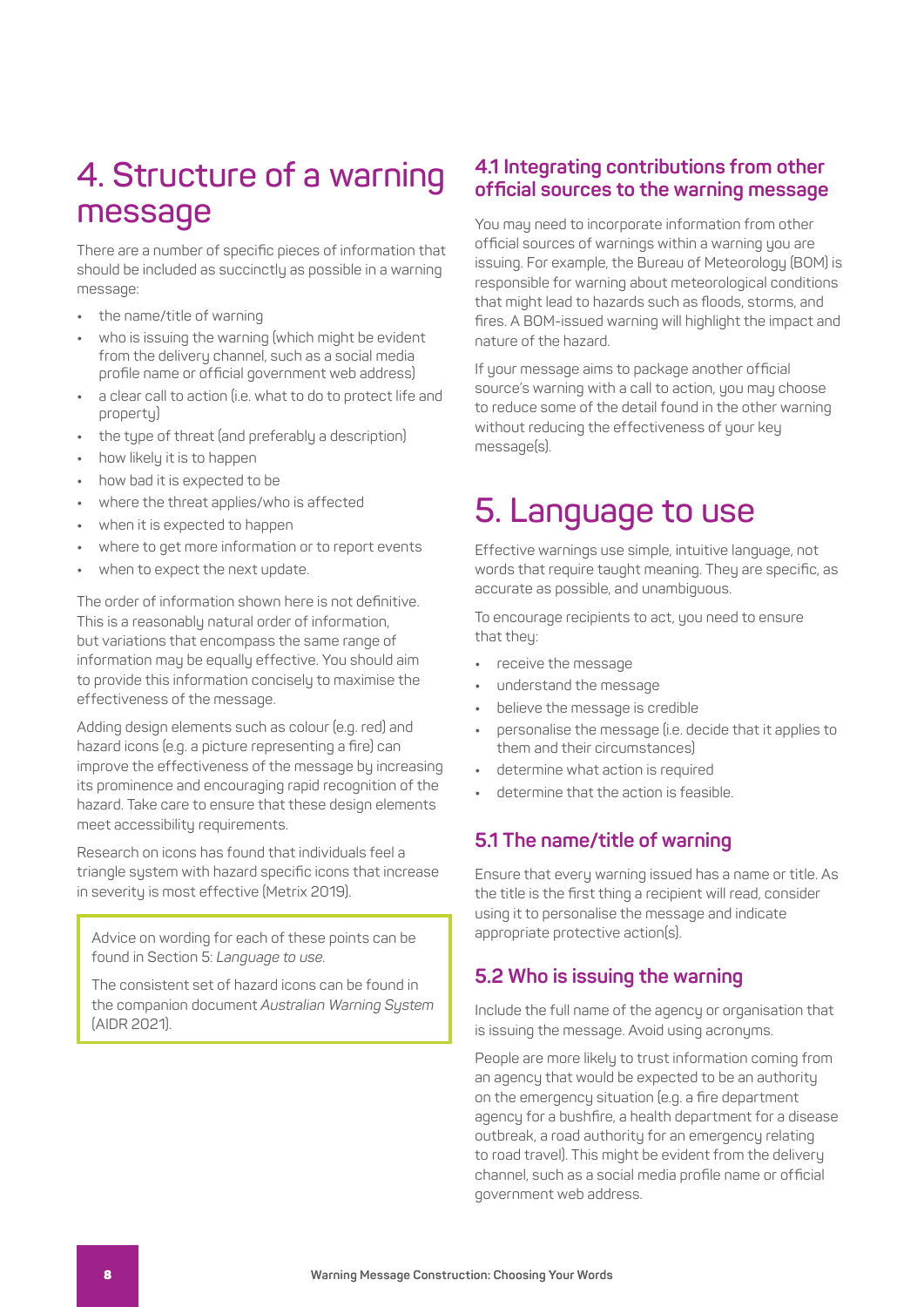### **5.3 A clear call to action**

Provide targeted and tailored instructions to at-risk community members about what protective action(s) to take and why these protective actions are necessary. The Australian Warning System has a set of action statements to give the community clearer advice about what to do. Calls-to-action can be used flexibly across all three warning levels, and contextualised for each hazard within each state or territory. Further information can be found in the handbook companion document *Australian Warning System* (AIDR 2021).

The following calls-to-action reflect low levels of risk:

- **•** advice
- **•** monitor conditions
- **•** seek information.

Some of these action statements also signal moderate levels of risk.

At moderate levels of risk, these calls-to-action statements could be considered:

- **•** be alert to your risk
- **•** protect yourself and your family
- **•** monitor conditions
- **•** seek information.

At high levels of risk, calls-to-action statements could comprise:

- **•** evacuate now
- **•** act now
- **•** prepare to evacuate
- **•** shelter indoors now.

Personalise the protective action(s) by using the word 'you' when describing the action. For example, tell residents to 'create a reserve water supply using buckets, troughs and baths in case you need it to put out spot fires'.

If you include more than one protective action, provide them in the order they would logically be performed. Be aware that if you include a large number of protective actions in your message, the recipient is likely to assume there is time to complete the actions.

Recipients will hear the message in different situations and may need different instructions about what to do if theu are:

- **•** at home
- **•** at work
- **•** in the car
- **•** in an area they are not familiar with
- **•** separated from family (especially children).

Parents will attempt to reach children unless otherwise instructed and reassured the children are being taken care of. Some will attempt to reach them anyway.

## **5.4 The type of threat (and preferably a description)**

Do not just name the threat. Describe why, how and when it is a threat using potential impact and consequences to aid community comprehension of the warning (e.g. 'thunderstorms capable of damaging houses and making travel dangerous'; 'release of gas which could be dangerous to breathe').

Personalise your message when describing a threat by using the following terms:

- **•** 'you' rather than 'people' or 'residents'
- **•** 'home(s)' rather than 'property(ies)'

The more personal the message, the more a threat will be perceived. For example, the phrase 'you will be impacted by bushfire' signals higher risk, severity, and urgency than the phrase 'bushfire in your area'. Avoid using very strong language such as 'killed', 'kill', or 'death' except in catastrophic events. An alternative is to say 'there is a risk to lives and homes'.

### **5.5 How likely it is to unfold**

Communicate the likelihood of an event occurring. The terms you use to indicate likelihood may differ depending on the tupe of event or the authority responsible for warnings. The Bureau of Meteorology, for example, uses terms and scales to communicate the chance of rain (see example below). When indicating likelihood, aim to align the terms you use to indicate likelihood with terms appropriate for your type of event and an appropriate authority in your context.

It is important to note some terms are confusing and better avoided. For example, recipients may confuse the meaning of the words 'possible' and 'probable', so these terms should be avoided.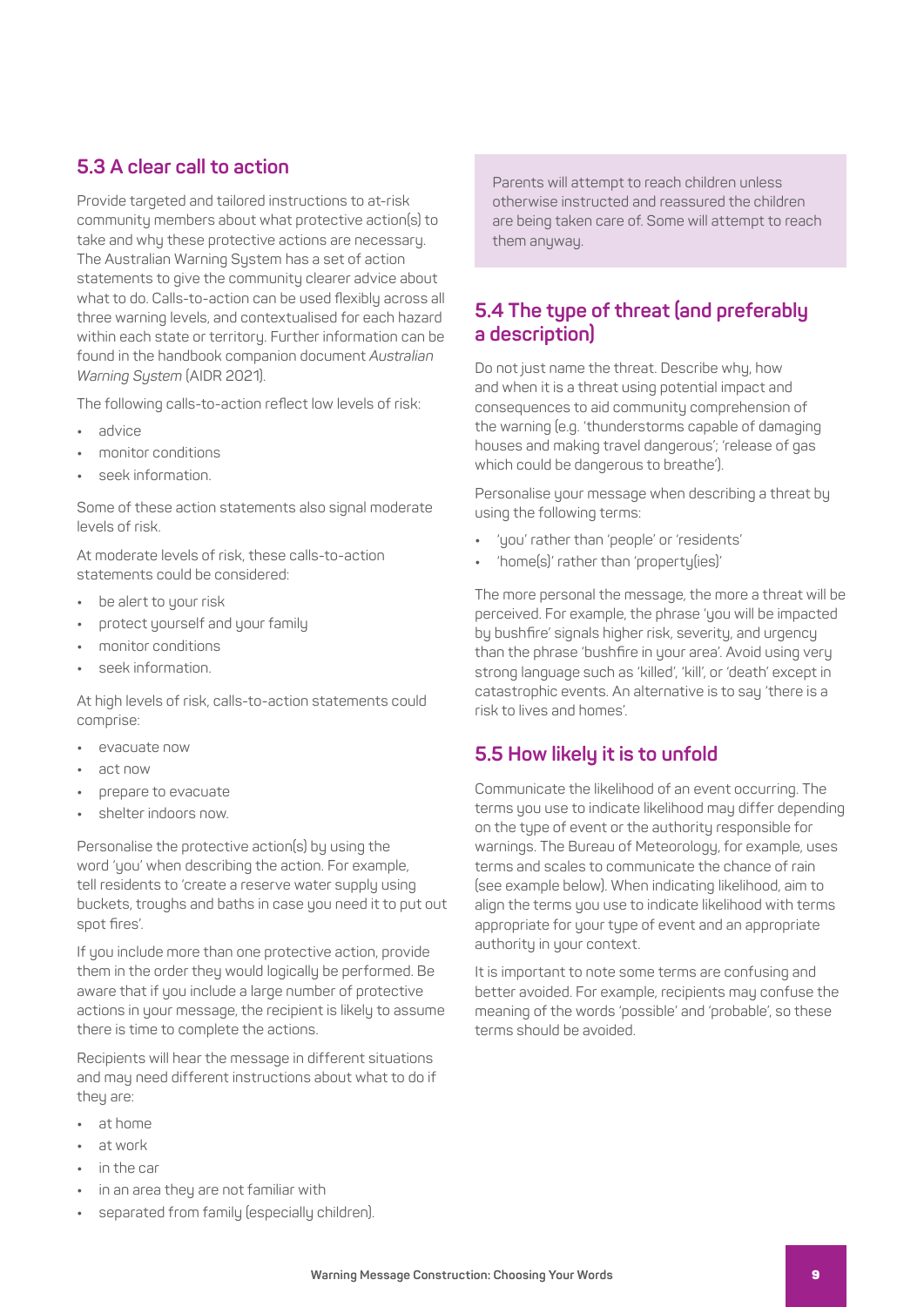### **Bureau of Meteorology - Rainfall forecast terminology**

The following terms and scales tell you how likely you are to receive any rainfall on a day:

| <b>CHANCE OF RAIN</b> | <b>TERMINOLOGY USED</b>                                                    |  |
|-----------------------|----------------------------------------------------------------------------|--|
| 0%, 10%               | No mention of rainfall in forecast                                         |  |
| 20%, 30%              | Slight (20%) chance of<br>Slight (30%) chance of                           |  |
| 40%, 50%, 60%         | Medium (40%) chance of<br>Medium (50%) chance of<br>Medium (60%) chance of |  |
| 70%, 80%              | High (70%) chance of<br>High (80%) chance of                               |  |
| 90%, 100%             | Very high (90%) chance of<br>Very high (near 100%) chance of               |  |

\*Chance of rain describes the likelihood of receiving a measurable amount of rain (>0.2mm) during the day at that location.

For further information see *FAQ – Rainfall Forecast Terminology* on the Bureau of Meteorology website: **[http://www.bom.gov.au/NexGenFWS/rainfall-faq.](http://www.bom.gov.au/NexGenFWS/rainfall-faq.shtml) [shtml](http://www.bom.gov.au/NexGenFWS/rainfall-faq.shtml)**

## **5.6 How bad it is expected to be**

Communicate the likely impact or consequence of the event if it occurs. The example terms provided in Table 1 can assist you to simplify your message; however, some terms carry particular meaning in specific contexts or for particular hazards. The term 'severe', for example, has specific meaning when describing storms, while the term 'destructive' has specific meaning when describing wind. Try to avoid using terms that might be entrenched with particular contextual meaning.

### **5.7 Where the threat applies/who is affected**

This is a difficult aspect of a warning message to craft, because there is no single way to describe a geographical area that will work for everyone.

You need to consider the:

- **•** type of threat (e.g. coming from a direction or spreading from a point)
- **•** local geography and landmarks (particularly dominant features that can be used as reference points)
- **•** total area affected (as the larger the area, the more likely the apparent threat will be diffused)
- **•** size of population centres (e.g. small towns, regional centres, major urban cities).

Specific information is preferable: naming a street, town or suburb is most effective for gaining attention. However, anyone outside the named affected areas is likely to assume the warning does not apply to them, even if they are next to or surrounded by areas that are named.

When naming suburbs or towns, use a logical sequence (e.g. proximity to the threat) as this will create a mental map for people who are familiar with the area. For recipients not familiar with the area, provide a map (if possible). Use alphabetical order for place names if no other logical sequence is obvious.

If naming towns, state whether the warning is for the township itself and/or for surrounding areas.

Avoid using local government boundaries because this assumes the recipients are aware of their local government boundaries.

Consider using landmarks to help comprehension of the warning:

- **•** use only extremely well-known or visible landmarks
- **•** use dominant local landmarks to defining specific areas (e.g. rivers, mountains, lakes, major roads).

Avoid using map grid references or compass point directions as many people are not able to orient themselves to a compass from where they are currently located. Compass directions might be used in conjunction with other area information (e.g. dominant landmarks, a map).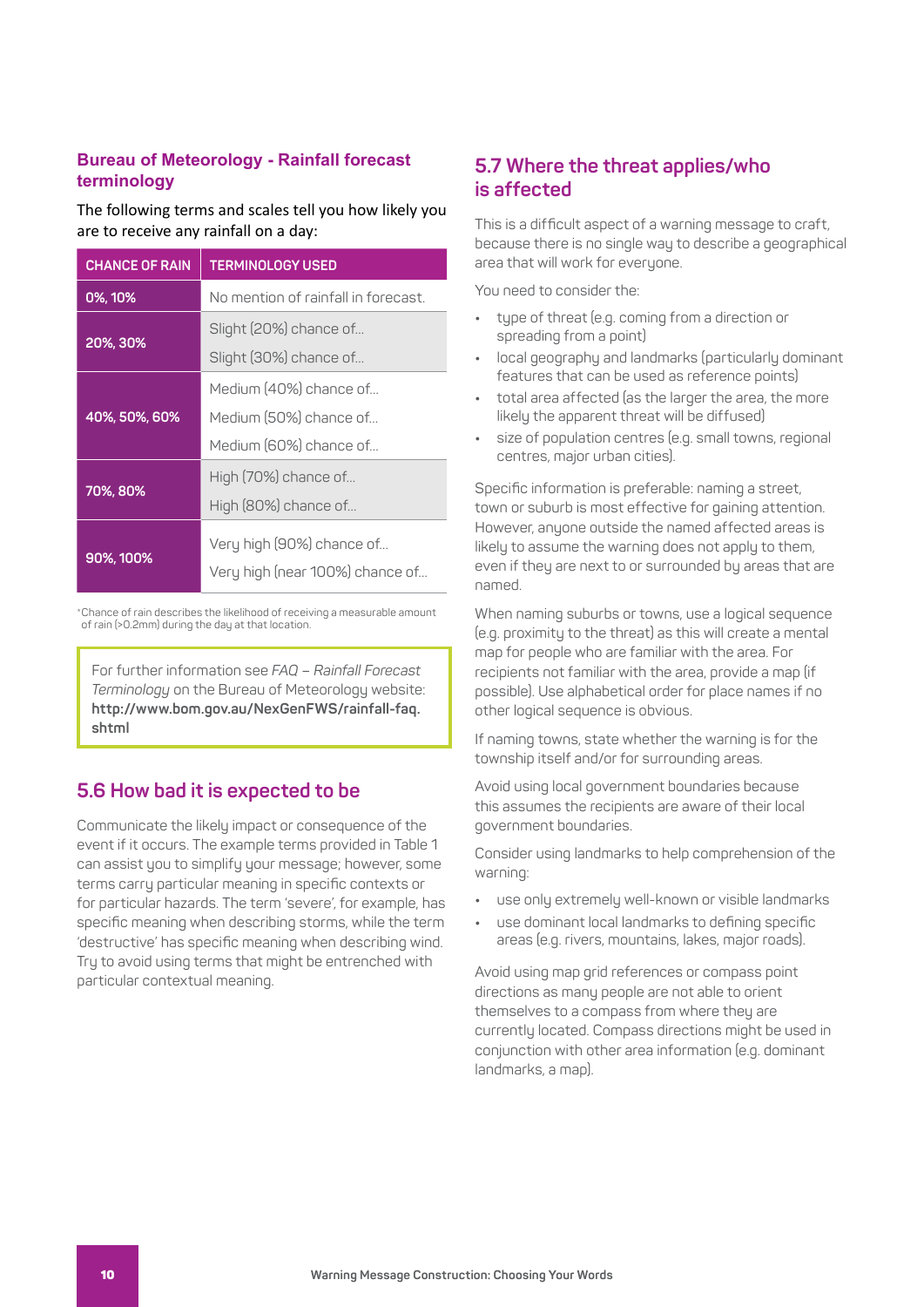#### **Table 1.** Approaches to community engagement for disaster resilience

| <b>HOW</b><br><b>BAD</b> | <b>STANDARD TERMS</b>                                                        | <b>SIMPLIFIED</b><br><b>TERMS</b> |
|--------------------------|------------------------------------------------------------------------------|-----------------------------------|
| Low                      | Most people would not expect a<br>warning at this level                      |                                   |
|                          | Severe (suited to generic<br>descriptions)                                   |                                   |
| High                     | Dangerous (suited to threats to<br>people/manmade threats)                   | Dangerous                         |
|                          | Destructive (suited to threats<br>to property/natural hazards)               |                                   |
|                          | Extremely severe<br>(suited to more generic<br>descriptions)                 |                                   |
| Very<br>high             | Extremely dangerous<br>(suited to threats to people/<br>manmade threats)     | Very<br>dangerous                 |
|                          | Extremely destructive<br>(suited to threats to property/<br>natural hazards) |                                   |

Avoid relying on distances as many people are not able to estimate distances accurately.

If possible, provide additional/more detailed geographic information to the media for use alongside official warning messages in news coverage.

There are other options to describe an area under threat:

#### *Between [point 1] and [point 2]:*

This description works for small distances and encourages people to have a 'linear' impression

of the area described. This is most suited to areas with linear geography (e.g. coastlines, along a river or road).

#### *Within X km of [place name]:*



This description gives people an impression of a circular area. It may be good for threats that emanate from a specific site. People will not be good at estimating distances (e.g. 'within 5km of Parliament House').

### *Within X km to the [direction] of [place name]:*



Adding a direction to this form gives the impression of a segment rather than a full circle, but relies on understanding of the distance, the direction and the landmark. (e.g. 'within 5km to the south-east of Parliament House').

### **5.8 When it is expected to happen**

To express future time, use time of the day (e.g. between 2pm and 4pm, before 6pm). These times make it easier for people to visualise what they and their family will be doing at those times, and how they will be affected. They are also easier for most people to remember.

To express short times starting from now (especially if less than 1 hour), use relative time (e.g. anytime within 45 minutes). This type of time seems more urgent.

Using the word 'anytime' helps overcome a tendency for people to expect something to happen at the far end of the time specified. When this term is used, it is very important to include the time when the warning was issued.

To express that something is happening/needs to happen immediately, use the word 'immediately' or 'urgent' as they signal higher severity than words like 'now' or 'early'.

The word 'imminent' means slightly longer than 'immediate' to many people, but some people with lower language skills may not understand it at all.

For remote Indigenous communities, both the time of day and relative time may have little meaning. If possible, use these in conjunction with 'natural time' markers, such as sun-up, lunchtime and sunset.

### **5.9 Where to get more information or to report events**

It is important, if possible, to provide a telephone number or web site address where people can get more information about specific incidents, or information about who to contact regarding developments relevant to the emergency.

Identify these contact points as specifically as possible (e.g., a specific landing page for an incident) to reduce information search times.

Community members may be reluctant to click on links received via text messages or emails for fear of scams. To offset these perceptions, ask media to communicate website links to encourage trust in them.